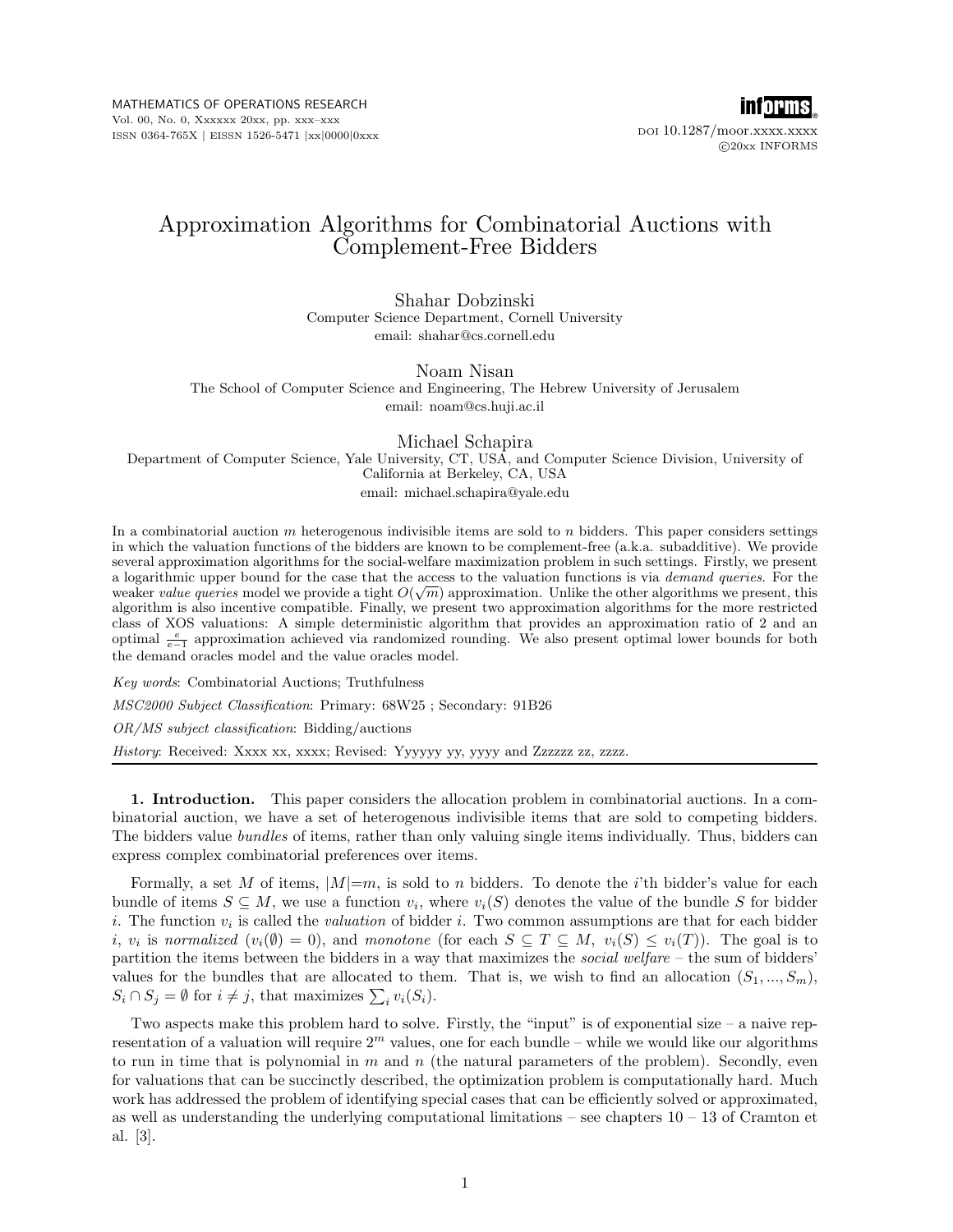There are two possible approaches to formalizing the computational model. These approaches differ in how the "input" is accessed. The first approach calls for fixing some bidding language in which the input valuations are encoded. This approach requires algorithms to run in time that is polynomial in the input length (under this encoding). This kind of approach makes sense in cases in which a sufficiently natural bidding language exists. The second approach treats the valuations as black boxes and assumes that each valuation is represented by oracles that can only answer a fixed type of queries. Three types of queries are commonly considered:

- (i) Value queries: The query specifies a subset  $S \subseteq M$  of items and receives the value  $v_i(S)$  as the reply. This query is very natural from a computer science point of view, but, in general, is quite weak.
- (ii) **Demand queries:** The query specifies a vector  $p = (p_1, ..., p_m)$  of "item prices", and the reply is the set that would be "demanded" by the queried bidder given these item prices, i.e., a subset  $S$ that maximizes the expression  $v_i(S) - \sum_{j \in S} p_j$ . This query is natural from an economic point of view as it corresponds to the revealed preferences of the bidders (i.e., what is directly observable from their behavior). Blumrosen and Nisan [2] and Dobzinski and Schapira [7] showed that demand queries are strictly stronger than value queries (in the sense that value queries can be simulated by a polynomial number of demand queries, but exponential number of value queries might be required to simulate a single demand query).
- (iii) General queries: In this model we allow the oracles to answer *any* kind of query (however, each query can only be addressed to a single valuation). This model captures the communication complexity (between the bidders) of the problem, and due to its strength is mostly interesting for proving lower bounds.

Combinatorial auctions with general valuations are well understood from a computational perspective: √ the optimal allocation can be approximated to within a factor of  $O(\sqrt{m})$  in polynomial time, but not within a factor of  $m^{1/2-\epsilon}$ , for any constant  $\epsilon > 0$ . This is true even for the case of *single-minded bidders*, as shown by Lehmann et al. [13], and Sandholm [20]. The lower bound holds even for the general queries model, whereas the upper bound requires demand queries, but value queries do not suffice [7, 2].

An important special case of combinatorial auctions is the one in which the valuations are known to be complement-free, i.e., all input valuations are known to be subadditive:  $v(S \cup T) \le v(S) + v(T)$  for all  $S, T<sup>-1</sup>$ . Lehmann et al. [12] exhibit a strict hierarchy of subclasses within this class of valuations:  $OXS \subset GS \subset SM \subset XOS \subset CF$ . The CF and SM classes are easy to define: CF is the class of subadditive (complement-free) valuations; SM is the set of submodular valuations, i.e.,  $v(S \cup T) + v(S \cap T)$  $T \leq v(S) + v(T)$  for all S, T. We will not define the class of GS ((gross) substitute) valuations here, but we will note that economists often assume valuations to be in this class as in some sense this corresponds to "convex economies". The OXS and XOS classes are defined syntactically (see a survey by Nisan [16]). We will later present the syntactic definition of the XOS class (Section 2).

The allocation problem becomes gradually harder as we move upwards within this hierarchy; a strongly polynomial time algorithm exists if the input valuations are given in the OXS language; a polynomial time algorithm, based on linear programming, exists for the class GS, as shown by Nisan and Segal [19]. For the SM class no polynomial time algorithm exists – an NP-hardness result for a simple submodular bidding language is shown in a paper by Lehmann et al. [12], and an exponential communication lower bound was proven by Nisan and Segal [19]. However, Lehmann et al. [12] exhibit a polynomial-time 2-approximation algorithm that uses value queries only. No approximation algorithms (better than the  $O(\sqrt{m})$ -approximation for general valuations) were previously known for the higher levels in this hierarchy.

1.1 Upper Bounds. The main message relayed in this paper is that for the two higher levels of the hierarchy better upper bounds exist:

THEOREM 1.1 There exists a polynomial-time algorithm that finds an  $O(\frac{\log m}{\log \log m})$  approximation for valuations in the CF class, using demand queries.

<sup>&</sup>lt;sup>1</sup>It is also possible to consider the "dual" class of substitute-free valuations  $(v(S \cup T) \ge v(S) + v(T)$ , for disjoint  $S, T \subseteq M$ ). However, it turns out that the lower bound for general valuations, by Nisan [15], also applies to this class.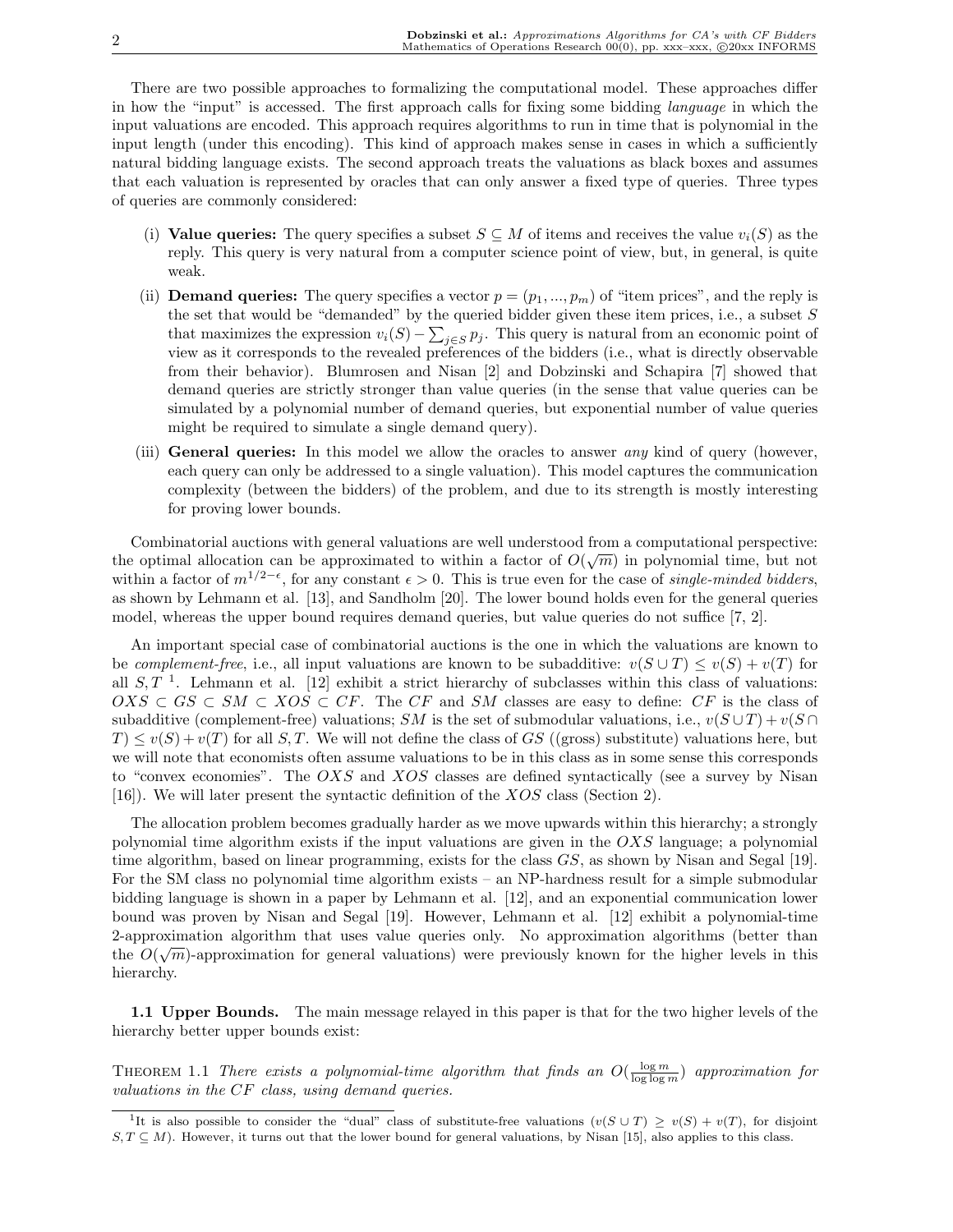This algorithm is based on careful randomized rounding of the linear programming relaxation of the problem; a deterministic algorithm is obtained via derandomization.

For the more restricted XOS class we obtain improved approximation ratios.

THEOREM 1.2 There exists a polynomial-time  $(\frac{e}{e-1})$ -approximation algorithm for valuations given in the XOS language.

We also present a 2-approximation algorithm for this class. Although the approximation guarantee is worse than  $\frac{e}{e-1}$ , the 2-approximation algorithm has several advantages: it is combinatorial, fast, simple, and deterministic. Moreover, it serves as the main building block for constructions of truthful mechanisms for combinatorial auctions [4, 6].

**1.2 Lower Bounds.** We prove lower bounds for approximation for both CF and XOS. The class CF does not have a natural bidding language and so the lower bound is for the oracle model. The lower bound for the class XOS is actually two separate lower bounds: an NP-hardness result for the bidding language model, and a communication lower bound for the oracle model. No inapproximability result for any of these classes was previously known.

Theorem 1.3 Exponential communication is required for approximating the optimal allocation among CF valuations to within a factor of  $2 - \epsilon$ , for any constant  $\epsilon > 0$ .

THEOREM 1.4 (1) It is NP-hard to approximate the optimal allocation among valuations given in the XOS language to within any constant factor better than  $e/(e-1)$ . (2) Exponential communication is required for approximating the optimal allocation among XOS valuations to within any constant factor better than  $e/(e-1)$ .

The last theorem shows that our algorithm for the class  $XOS$  is tight.

1.3 Handling Selfishness. In many settings in which the combinatorial auction problem arises, it is natural to assume that the bidders are *selfish*. That is, the bidders are interested only in maximizing their own utility, and might therefore misreport their preferences if it suits their interests. We are therefore interested in *truthful* algorithms that by introducing payments guarantee that if each bidder is to simply report his true value he will maximize his profit. Surprisingly, to date, very few computationally-feasible truthful mechanisms for this problem are known that do not apply only to very restricted single-parameter domains. We present an approximation algorithm that makes use of value queries only, and ensures truthfulness.

THEOREM 1.5 There exists a truthful polynomial-time algorithm that finds an  $O(\sqrt{m})$ -approximation for valuations in the class CF using value queries only.

This approximation ratio may seem quite bad when contrasted with the fact that for the class of submodular valuations constant-approximation algorithms that use only value queries exist (e.g., by Lehmann et al. [12]). However, it turns out that this algorithm is optimal in the value oracle model, even if all bidders have XOS valuations, and even ignoring truthfulness constraints:

Theorem 1.6 Every approximation algorithm for combinatorial auctions with XOS bidders that uses only value queries, requires an exponential number of queries to achieve an approximation ratio better than  $m^{\frac{1}{2}-\epsilon}$ , for any constant  $\epsilon > 0$ .

1.4 Subsequent Work. Subsequently to this paper, Feige [9] improved the upper bound for combinatorial auctions with complement-free valuations to 2. This upper bound uses demand queries. The communication lower bound we present implies that this upper bound is tight.

We now discuss subsequent work related to submodular valuations. Khot, Lipton, Markakis, and Mehta [11] showed that no approximation better than  $\frac{e}{e-1}$  using value queries only is possible, unless  $P = NP$ . This lower bound was recently strengthened to an unconditional one by Mirrokni et al. [?].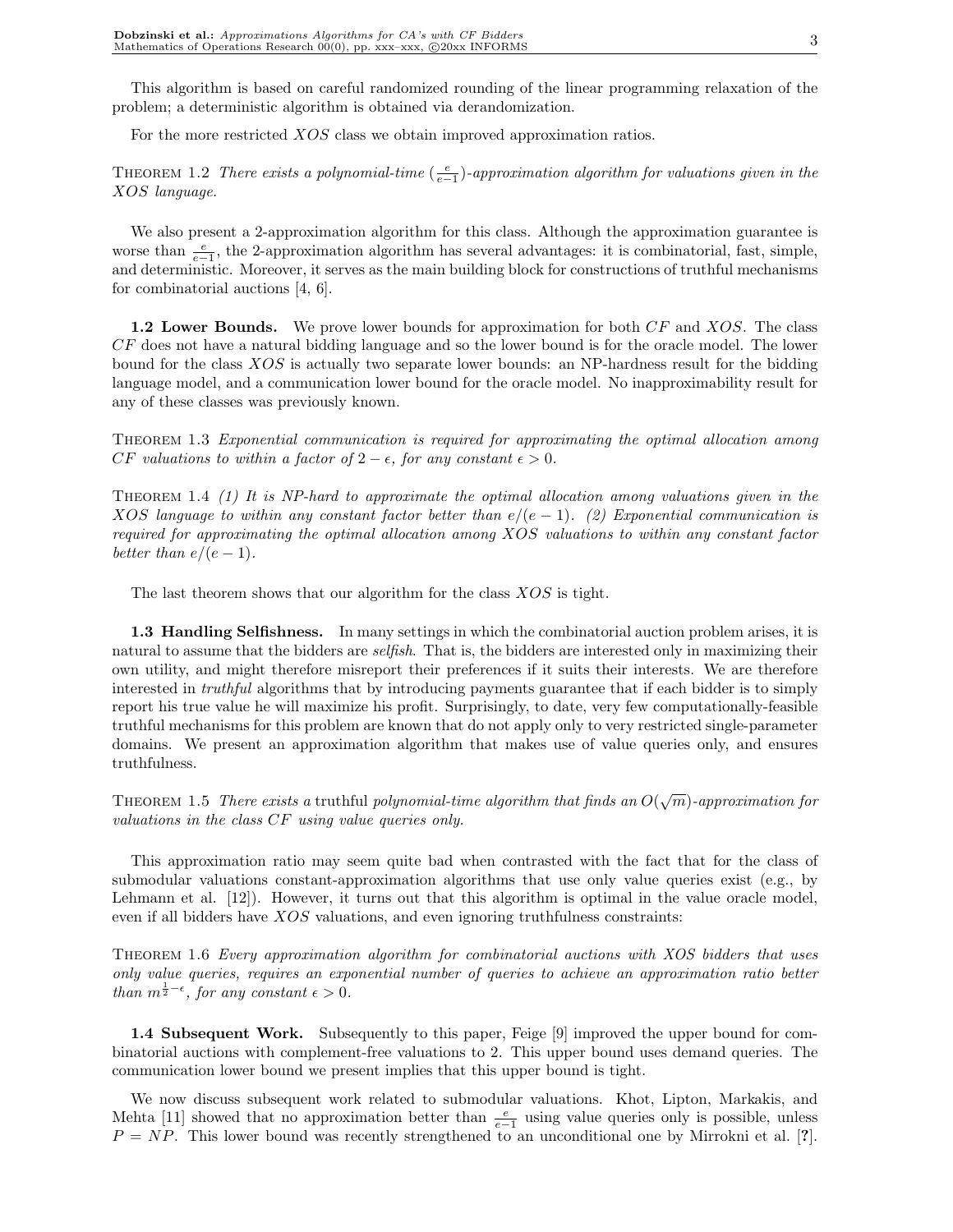Vondrak [21] has shown that this lower bound is tight by exhibiting a matching upper bound that uses value queries only. In the demand queries model Feige and Vondrak [10] obtained an approximation ratio slightly better than  $\frac{e}{e-1}$ . They also show that approximating the welfare with demand oracle in this case is APX-hard.

Another line of research which stemmed in this paper is obtaining truthful mechanisms for combinatorial auctions with complement-free valuations. Dobzinski [4] obtained an approximation ratio of  $O(\log m \log \log m)$  for subadditive valuations using a randomized mechanism, improving over a previous result of [6]. One of the main ingredients in these results is the 2-approximation algorithm for XOS valuations presented in this paper. In addition, Feige [9], showed how to convert the  $\frac{\log m}{\log \log m}$ -approximation algorithm of this paper to a truthful one (under a weaker notion of truthfulness). The best deterministic mechanism for complement-free valuations is still the  $O(\sqrt{m})$ -mechanism presented in this paper. Dobzinski and Nisan [5] proved that one cannot achieve a much better approximation factor using this type of algorithms – maximal in range algorithms (see the discussion in Section 5).

1.5 Open Questions. This paper and subsequent work determined the optimal bounds possible for the upper levels of the hierarchy, namely combinatorial auctions with XOS and complement-free valuations.

- The main open question is closing the gap between the known upper and lower bounds for submodular valuations in the demand oracles model. In particular, no *communication* lower bound is known.
- It would also be interesting to achieve these approximation ratios using *combinatorial* algorithms (most state-of-the-art algorithms are based on randomized rounding of the LP relaxation of the problem).
- Another major open question which is still open is to determine how well truthful mechanisms can approximate the welfare in all levels of the hierarchy.

2. Definition and Representation of XOS. This section discusses the definition and representation of XOS valuations. Recall, that as discussed in the introduction the class of XOS valuations strictly contains the class of submodular valuations [12].

A valuation is called *additive* (a.k.a. linear) if for all  $S \subseteq M$ ,  $v(S) = \sum_{j \in S} v({j})$ . Thus, an additive valuation is defined by the values  $a_1, ..., a_m$  it assigns to items 1, ..., m respectively. We describe an additive valuations by the following clause:

$$
(x_1 : a_1 \vee x_2 : a_2 \vee \dots \vee x_m : a_m)
$$

We can now define *XOS* valuations:

DEFINITION 2.1 A valuation v is said to be XOS if there is a set of additive valuations  $\{w_1, ..., w_t\}$ , such that  $v(S) = \max_k \{w_k(S)\}\$  for all  $S \subseteq M$ . We denote XOS valuations by

$$
(x_1:w_1(\{x_1\})\vee\ldots\vee x_m:w_1(\{x_m\}))\oplus\ldots\oplus(x_1:w_t(\{x_1\})\vee\ldots\vee x_m:w_t(\{x_m\}))
$$

where each of the clauses connected by the  $\oplus$  sign represents an additive valuation.

We note that the number of clauses  $t$  might be exponentially large. We call a clause of an additive valuation w, for which  $v(S) = \max_k \{w_k(S)\}\$ , a maximizing clause for S in v (if there are several such clauses we arbitrarily choose one). An XOS oracle is an oracle that given a bundle S returns a maximizing clause for  $S$  (for a specific valuation  $v$ ).

2.1 Efficiently Simulating XOS and Demand Queries. We now show that if the input is given in the form of an XOS expression, XOS oracles and demand oracles can be simulated in time that is polynomial in the input size. We also prove that if all valuations are submodular then value queries can simulate XOS queries in polynomial time. Therefore, if all valuations are submodular, the algorithm presented in this section requires demand queries only (recall that a value query can be simulated by a polynomial number of demand queries [2]).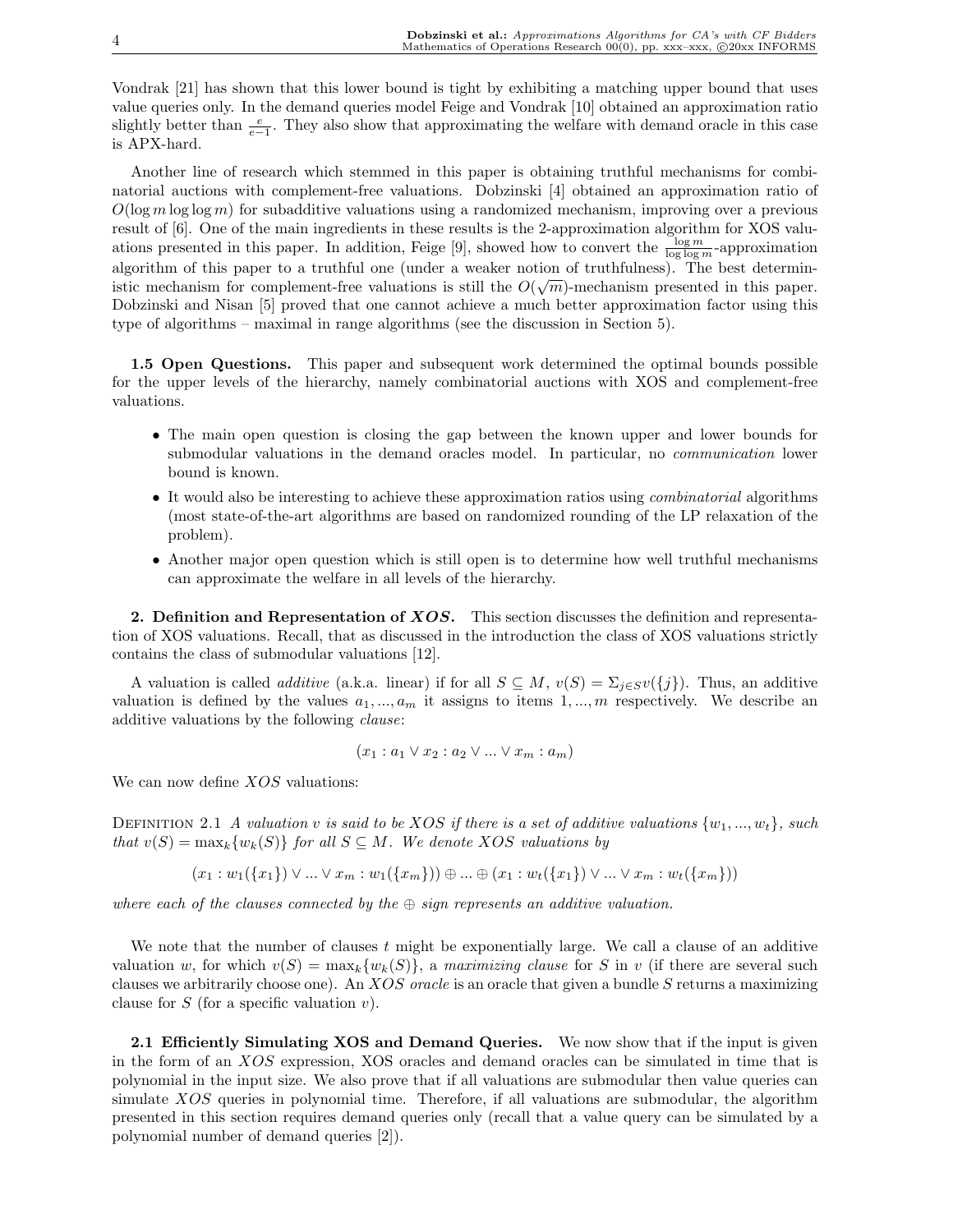PROPOSITION 2.1 Given an XOS valuation as an XOS expression, we can evaluate both XOS queries and demand queries in time polynomial in the input size.

PROOF. Given an XOS valuation and a vector of prices we wish to simulate a demand oracle. First, let us note that it is easy to simulate a demand oracle for an additive valuation in polynomial time, by simply choosing all profitable items. Since the input is given as an XOS formula and each clause is an additive valuation, it is enough to simulate a demand oracle for each clause and choose the most profitable option. The entire process requires time polynomial in the input size.  $\Box$ 

If the input is not given as an XOS expression, then we do not know how to answer XOS queries given only a demand oracle. However, for the more restricted class of submodular valuations, even the weaker value oracle suffices to answer XOS queries, as the following proposition shows:

PROPOSITION 2.2 An XOS clause for a bundle S of a submodular valuation v can be calculated in polynomial time using value queries only.

**PROOF.** Given a bundle  $S$  we show how to construct the corresponding XOS clause. Fix some arbitrary order of the items in S. Without loss of generality, let  $S = \{1, \ldots, |S|\}$ . Let  $t_j$  be the marginal utility of the j'th item given the previous  $j - 1$  items:  $t_j = v({1, \ldots, j}) - v({1, \ldots, j - 1})$ . The XOS clause is  $(t_1 \vee \ldots \vee t_{|S|})$ .

All that we have to prove is that  $v(S) = \sum_{j \in S} t_j$ , and that for every  $T \subseteq S$ ,  $v(T) \geq \sum_{j \in T} t_i$ . For that we use an alternative definition of submodular valuations (see [12] for an equivalence proof): a valuation v is submodular if for every item j, and bundles  $W, T, W \subseteq T, j \notin T$ , we have that  $v(W \cup \{j\}) - v(W) \geq$  $v(T \cup \{j\}) - v(T)$ .

The first property holds simply by construction. To see that  $v(T) \ge \sum_{j \in T} t_i$ , fix T, and let  $t_j^T$  be the marginal utility of item j in  $T$ , using the same order we used in  $S$  (that is, order the items in  $S$ , and delete items that are not in  $T$ , while keeping the relative order of the rest of the items). Recall that an alternative definition of submodular valuation says that the marginal utility does not decrease when items are deleted, hence  $v(T) = \sum_{j \in T} t_i^T \geq \sum_{j \in T} t_i$ 

Finally, to show that this clause can be constructed using value queries only, observe that we only have to calculate the marginal utility of an item, which can be done by two value queries for each item.  $\Box$ 

3. Approximating the Welfare with Demand Oracles. Randomized rounding of an LPrelaxation of a problem is a standard technique, and our algorithms use it. However, when one attempts randomized rounding on packing problems such as combinatorial auctions the results are not good; A randomized choice will very likely yield non-feasible solutions, unless the probabilities chosen reduce the √ expected quality of solution by a large  $O(\sqrt{m})$  factor.

Both algorithms we present in this section start with a randomized rounding procedure for obtaining a "pre-allocation". This allocation has a value that is close to the optimum, but unfortunately is not feasible. Feasibility issues are handled differently in the complement free and the XOS cases, and indeed a much better ratio is obtained for the XOS case.

Before describing the randomized rounding procedure, let us recall the standard LP relaxation for combinatorial auctions:

Maximize:  $\Sigma_{i,S}x_{i,S}v_{i}(S)$  Subject to:

- For each item j:  $\Sigma_{i,S|i\in S}x_{i,S}\leq 1$
- for each bidder *i*:  $\Sigma_S x_{i,S} \leq 1$
- for each i, S:  $x_i$ ,  $s > 0$

Even though the linear program has exponentially many variables, it may still be solved in polynomial time. This is done by solving the dual linear program using the ellipsoid method. Using the ellipsoid method requires a "separation" oracle, and this may be directly implemented using the demand oracles of the bidders. This was first proven by Nisan and Segal [19], and in more details by Blumrosen and Nisan [2].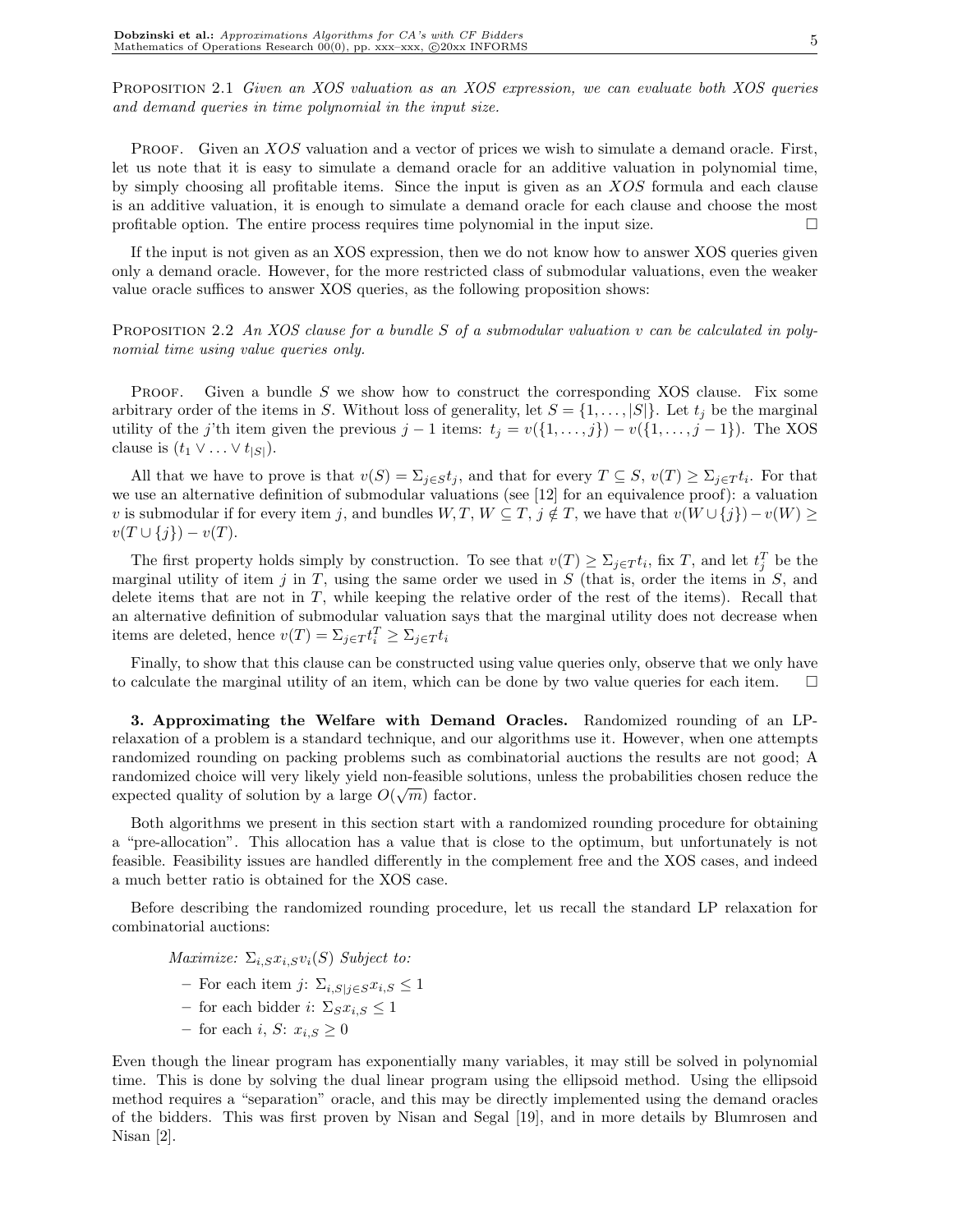The pre-allocation is obtained via randomized rounding as follows: For each bidder  $i$  we independently choose a set  $S_i$  by performing the following random experiment: each set S is chosen with probability  $x_{i,S}$ , and the empty set is chosen with probability  $1 - \sum_{S} x_{i,S}$ .

Observe that the randomized rounding solution outputs an integral solution with an expected value of  $OPT^*$ , the optimal fractional solution. However, the solution is not feasible, as an item might be allocated to more than one bidder. The two algorithms we present greatly differ in how they solve this infeasibility.

A word about the oracles needed to implement our algorithms. The algorithm for complement-free valuations we present in this section requires access to a demand oracle (for each specific valuation  $v$ ). Both algorithms for XOS valuations we present require in addition access to an XOS oracle.

3.1 Complement-Free Valuations. Indeed, the pre-allocation produces a non-feasible solution. However, these non-feasible solutions are only a logarithmic factor away from feasibility (in the sense that with high probability each item is allocated at most a logarithmic number of times). For general valuations this fact does not help, but as we will show it suffices for CF valuations (see also [7] for another setting, the k-duplicates version of combinatorial auctions, in which this fact leads to good approximations).

The main observation at the heart of our algorithm is that one may partition this logarithmicallynon-feasible solution into a logarithmic-size family of feasible solutions. For the case of complement-free valuations, the quality of one of these solutions can be bounded from below.

The original version of the algorithm claimed a ratio of  $O(\log m)$ . Feige [9] observed that the algorithm actually provides an approximation ratio of  $O(\frac{\log m}{\log \log m})$ , and this is the ratio that is presented here. We also note that Feige [9] presents an example which shows that the approximation ratio of the algorithm also note that  $\text{reige } [\mathcal{Y}]$  is at least  $\Omega(\sqrt{\frac{\log m}{\log \log m}})$ .

- (i) Use randomized rounding to find a "pre-allocation"  $S_1, ..., S_n$  of pairs  $\langle i, S_i \rangle$  with the following properties, where  $k = O(\frac{\log m}{\log \log m})$ :
	- Each item j appears at most k times in  $\{S_i\}_i$ , with  $j \in S_i$ .
	- E¤<br>• ∑  $i v_i(S_i) \geq \frac{1}{3} \cdot (\Sigma_{i,S} x_{i,S} v_i(S)).$
- (ii) For each bidder i, partition  $S_i$  into a disjoint union  $S_i = S_i^1 \cup ... \cup S_i^k$  such that for each  $1 \leq i_1 < i_2 \leq n$  and  $1 \leq r \leq k$ , it holds that  $S_{i_1}^r \cap S_{i_2}^r = \emptyset$ . This is done as follows: for each  $i = 1, ..., n$  and each  $r = 1, ..., k$ , we let  $S_i^r = \{j \in$  $S_i|j$  appears in exactly  $r-1$  of the sets  $S_1, ..., S_{i-1}$ .
- (iii) Find the r that maximizes  $\sum_i v_i(S_i^r)$ , and for each i allocate  $T_i = S_i^r$  to bidder i.
- (iv) If there is a bidder i with  $v_i(M) \ge \sum_i v_i(T_i)$  then allocate i all items (and allocate nothing to the rest of the bidders).

THEOREM 3.1 If all input valuations are complement-free then the algorithm produces an allocation that is an  $O(k) = O(\frac{\log m}{\log \log m})$ -approximation to the optimal one.

We now prove the theorem. Towards this end, let us keep track of the "quality" of solution implied by the intermediate steps.

(i) The randomized rounding procedure returns the optimal fractional solution  $OPT^*$  $\Sigma_{i,S}x_{i,S}v_{i}(S)$ , which is an upper bound to the value of the integral optimal allocation, OPT. The detailed calculations needed to prove that this step indeed ends with a solution that satisfies all the required conditions are given later. At this point we will indicate the types of calculations used and what they yield. From the first inequality of the LP and using standard probability bounds one can show that for every item j, the probability that it appears in more than  $k$  chosen bounds one can show that for every item *y*, the probability that it appears in more than  $\kappa$  chosen sets is exponentially small in  $k$ . The expected value of  $\sum_i v_i(S_i)$  at this stage is only slightly less than  $\Sigma_{i,S} x_{i,S} v_i(S) = OPT^*$ . It follows that with very high probability none of the required ress than  $\sum_i S_i x_i S_i(s) = \mathbf{C} \mathbf{P} \mathbf{I}$ . It follows that with very fight constraints are violated, and thus we have  $\sum_i v_i(S) \geq \frac{1}{3} \cdot \mathbf{O} \mathbf{P} \mathbf{T}^*$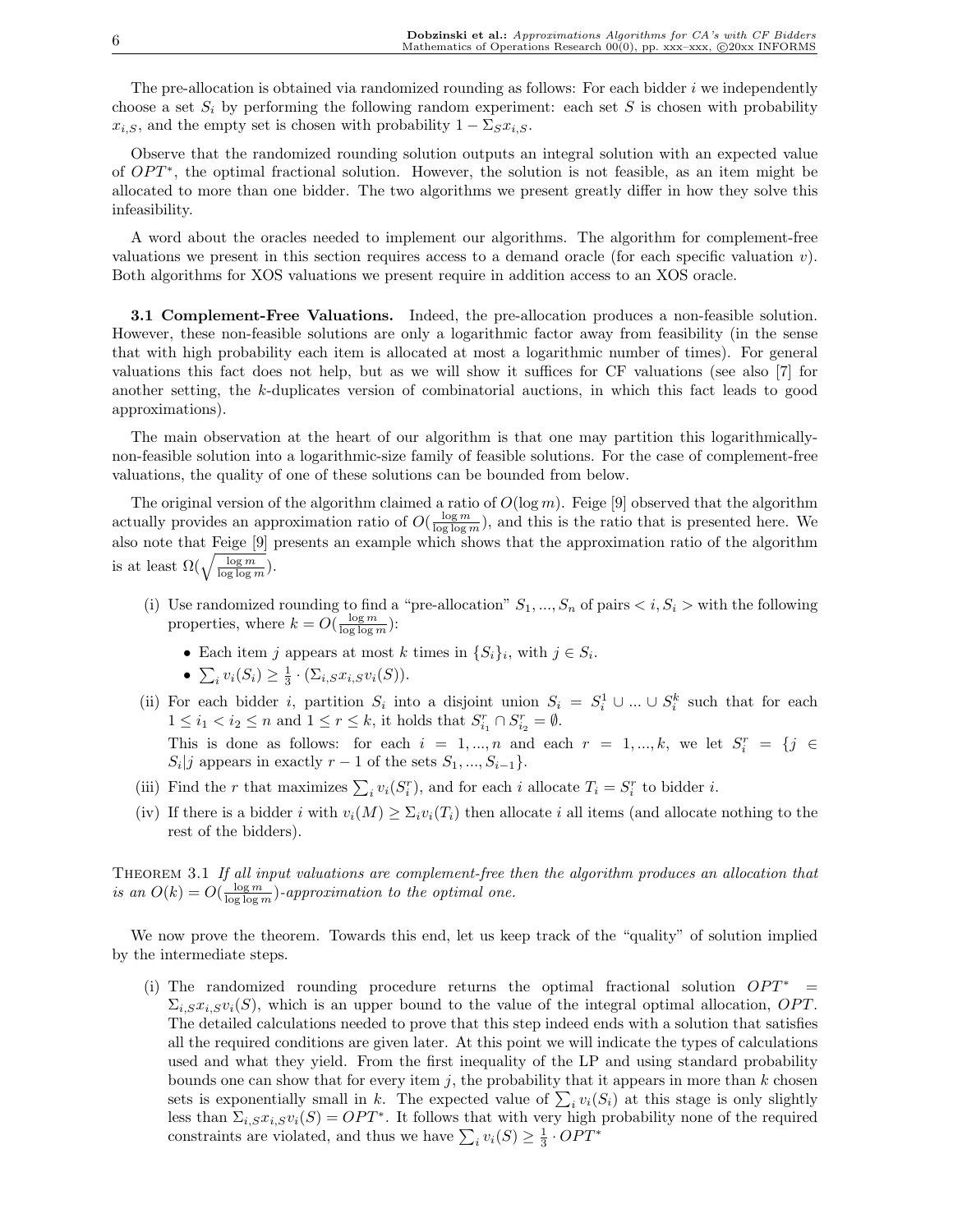- (ii) The main point here is that indeed for every fixed r, the sets  $\{S_i^r\}_i$  are pairwise disjoint and are thus a valid allocation. This follows directly from the construction, as every duplicate instances of every item j are allocated to sets  $S_i^r$  with sequentially increasing r. Note that we always keep  $r \leq k$  since each item appears in at most k sets in  $\{S_i\}$ .
- (iii) The crucial use of complement-freeness comes here: since for each fixed i,  $S_i = \bigcup_r S_i^r$ , the fact The crucial use of complement-freeness comes here: since for each fixed  $i$ ,  $s_i = \bigcup_r s_i$ , the fact that  $v_i$  is complement free implies that  $\sum_r v_i(S_i^r) \geq v_i(S_i)$ . By summing over all i we get that at  $v_i$  is complement free implies that  $\sum_r v_i(s_i) \geq v_i(s_i)$ . By summing over an  $i$  we get that  $r \sum_i v_i(S_i^r) = \sum_i \sum_r v_i(S_i^r) \geq \sum_i v_i(S_i) \geq \frac{1}{3} \cdot OPT^*$ . It is now clear that by choosing the r that  $\sum_{i} \sum_{i} v_i(S_i^r) = \sum_{i} \sum_{r} v_i(S_i^r) \ge \sum_{i} \sum_{i} v_i(S_i^r) \ge \frac{OPT^*}{3k}$ . Thus, the allocation  $T_1 = S_1^r, ..., T_n = S_n^r$ is an  $O(\frac{\log(m)}{\log\log m})$  approximation to the optimal allocation (and even to the optimal fractional allocation).

**3.1.1 Details of Stage (i).** For each  $j \in M$ , let  $E_j$  denote the random variable that indicates whether j was allocated more than  $k$  times. Let  $B$  be the random variable that indicates whether  $v_i(S_i) < \frac{1}{3}OPT^*$ . We will prove that  $Pr[\vee_j E_j \vee B] < \frac{5}{6}$ .

We first prove that  $Pr[\vee_j E_j] < \frac{1}{n}$ . Fix an item j. Let  $Z_{i,j}$  be the random variable that determines whether  $j \in S_i$ . Obviously,  $Z_{i,j}$  receives values in  $\{0,1\}$ . Because of the randomized rounding method we used, we have that the variables  $\{Z_{i,j}\}_i$  are independent. We define  $Z_j = \sum_i Z_{i,j}$  (i.e.,  $Z_j$  is the number of times item j appears in  $\{S_i\}$ . By the linearity of expectation and the first condition of the LP formulation we have that  $E[Z_i] \leq 1$ . We now use the following known proposition, (see, e.g., the book by Mitzenmacher and Upfal [14]):

LEMMA 3.1 Let  $X_1,...,X_n$  (for sufficiently large n) be independent Bernoulli trials such that for  $1 \leq i \leq$ m,  $Pr[X_i = 1] = p_i$ , and  $\Sigma_i p_i = 1$ . Let  $X = X_1 + ... + X_m$ . Then

$$
\Pr[X > \frac{3\log m}{\log\log m}] \leq \frac{1}{m^2}
$$

and thus we have that

Pr[tem j appears in more than 
$$
\frac{\log m}{3 \log \log m}
$$
 bundles in  $\{S_i\} \le \frac{1}{m^2}$ 

By applying the union bound we get that the probability that any one of the items appears in more than  $\frac{\log m}{3 \log \log m}$  bundles in  $\{S_i\}$  is smaller than  $m \cdot \frac{1}{m^2} = \frac{1}{m}$ .

We will now prove that  $Pr[B] < \frac{3}{4}$ . W.l.o.g. max<sub>i</sub>  $v_i(M) = 1$  (otherwise, we can divide all valuations by max<sub>i</sub>  $v_i(M)$ ). If  $OPT^* \leq 3$ , then giving M to the bidder that maximizes  $v_i(M)$ , is a feasible allocation which provides a good approximation. Therefore, from now on we assume that  $OPT^* > 3$ . Let A be the random variable that gets the value of  $\Sigma_i v_i(S_i)$  after step (i). We will see that  $A \geq \frac{\Sigma_i v_i(S)}{3}$  with high probability.

We make use of the following corollary from Chebyshev's inequality:

LEMMA 3.2 Let X be the sum of independent random variables, each of which lies in  $[0,1]$ , and let  $\mu = E[X]$ . Then, for any  $\alpha > 0$ ,  $\Pr[|X - \mu| \ge \alpha] \le \frac{\mu}{\alpha^2}$ .

We can now upper bound the probability that event B occurs.

$$
\Pr[B] = \Pr[A < \frac{OPT^*}{3}] \le \Pr[|A - OPT^*| \ge \frac{2OPT^*}{3}] \le \frac{9}{4OPT^*} \le \frac{3}{4}
$$

the last inequality is because  $OPT^* > 3$ . Therefore, using the union bound:

$$
\Pr[\vee_{t=1}^{m} E_t \vee B] \le \Sigma_{j \in M} \Pr[E_j] + \Pr[B] \le \frac{1}{n} + \frac{3}{4} < \frac{5}{6}
$$

We have shown that with good probability it is possible to create a solution for which all the necessary conditions hold.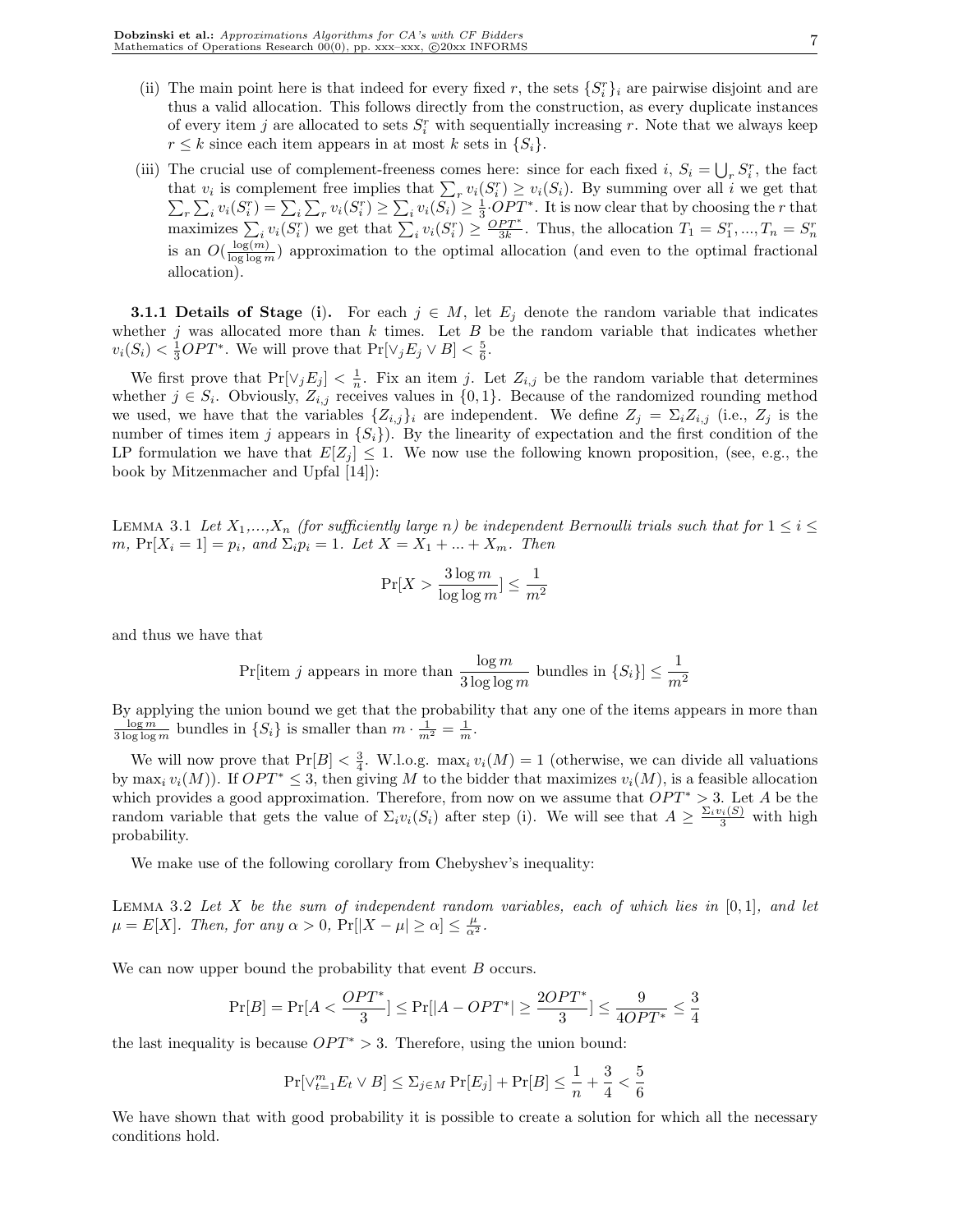**3.2 XOS Valuations.** The algorithm presented in this section is based on exploiting the structure of the syntactically defined XOS class. Recall that the class of XOS valuations strictly contains submodular valuations.

The algorithm starts by obtaining a pre-allocation as described in the beginning of the section, where each bidder gets at most one bundle. The next step is to "replace" the valuation of a bidder with the XOS clause that corresponds to the bundle he got in the pre-allocation. Now we find the optimal solution using the "new" valuations. Observe that a simple greedy algorithm finds the optimal allocation if all bidders have additive valuations.

We are left with showing that the value of the generated allocation is not too far from the optimal fractional solution. Once again, the syntactic properties of XOS come to our aid: we analyze the algorithm by separately setting a lower bound on the contribution of each single item to the total social welfare.

- (i) Obtain a "pre-allocation"  $S_1, ..., S_n$  using the randomized rounding procedure.
- (ii) Let  $(x_1 : p_1^i \vee ... \vee x_m : p_m^i)$  be the maximizing clause for  $S_i$  in  $v_i$ .
- (iii) Allocate the j'th item to bidder i for which  $p_j^i \geq p_j^{i'}$ , for all  $i' \in N$ .

Note that Step (i) requires access to a demand oracle, and Step (ii) requires access to an XOS oracle. We do not know if an XOS oracle can be simulated using demand queries only, in the case of general XOS valuations. However, if a valuation is submodular, a demand oracle (and in fact, a value oracle) suffices, as was shown before. Thus, if all valuations are submodular only demand oracles are needed to implement the algorithm.

Theorem 3.2 If all input valuations are XOS then the algorithm produces an allocation that is a  $\left(\frac{1}{1-(1-\frac{1}{n})^n}\right)$ -approximation to the optimal one.

PROOF. Observe that the allocation produced by the algorithm is indeed a feasible one. Thus, all that is left to prove is that it achieves the desired approximation ratio.

For every bidder i and bundle S, let  $(x_1 : p_1^{(i,s)} \vee ... \vee x_m : p_m^{(i,s)})$  be the maximizing clause for S in  $v_i$ . It holds that:

$$
OPT^* = \sum_{i,S} x_{i,S} v_i(S) = \sum_{i,S} x_{i,S} (\sum_j p_j^{(i,S)}) = \sum_j (\sum_{i,S} x_{i,S} p_j^{(i,S)})
$$

Let  $Q_j$  be the random variable that equals  $\max_{i \in N} \{p_j^i\}$ , after the randomized rounding step. Let  $ALG$ be the random variable that receives the value of the total social welfare after assigning each item as in the algorithm. Due to the properties of XOS valuations,  $ALG \geq \sum_j Q_j$ . This is because if  $(x_1 : p_1^{(i,S)} \vee ... \vee x_m : p_m^{(i,S)})$  is the maximizing clause of S in  $v_i$  then, by XOS, for every  $T \subseteq S$  $\Sigma_{j \in T} p_j^{(i,S)} \leq v_i(T).$ 

We will now show that the expectation of  $Q_j$  is bounded from below by  $(1 - (1 - \frac{1}{n})^n) \cdot (\sum_{i,S} x_{i,S} p_j^{(i,S)})$ . Thus, by the linearity of expectation:

$$
E[ALG] \ge \sum_j E[Q_j] \ge \sum_j (1 - (1 - \frac{1}{n})^n) \cdot (\sum_{i,S} x_{i,S} p_j^{(i,S)}) = (1 - (1 - \frac{1}{n})^n) OPT^*
$$

LEMMA 3.3 For every item  $j$ ,

$$
E[Q_j] \ge (1 - (1 - \frac{1}{n})^n) \cdot (\Sigma_{i,S} x_{i,S} p_j^{(i,S)})
$$

PROOF. Fix an item j. We will lower bound the expected value of  $E[Q_j]$  by considering a different way of assigning j. Let  $X_i^j = \sum_{S|j \in S} x_{i,S}$  and  $V_i^j = \frac{\sum_{S|j \in S} x_{i,S} p_j^{(i,S)}}{X_i^j}$ . That is,  $X_i$  is the probability that bidder *i* gets item *j* in the "pre-allocation", and  $V_i^j$  is the expected value of *j* to bidder *i*, conditioned on  $i$  receiving  $j$  in the "pre-allocation".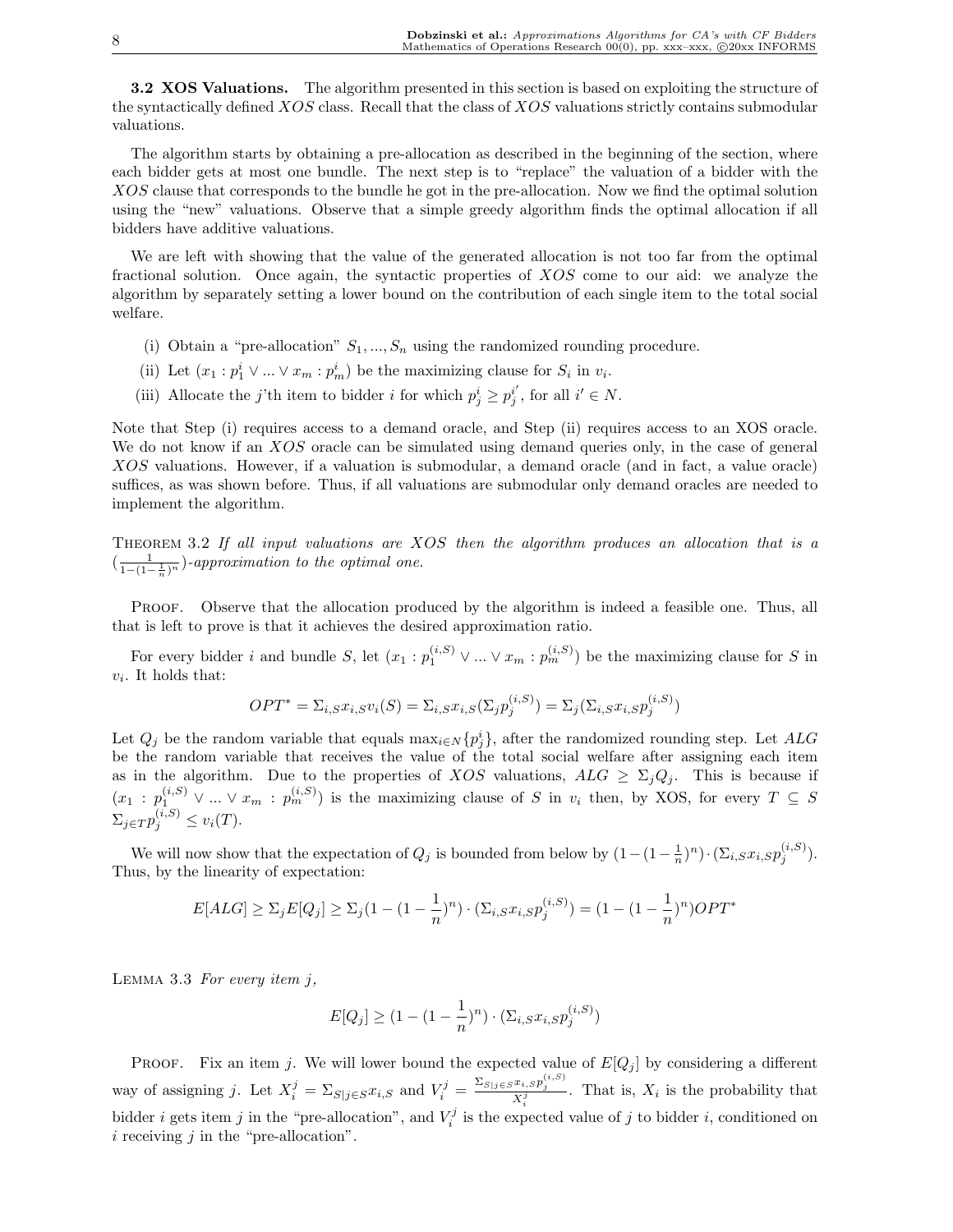Order the bidders in the decreasing order of their  $V_i^j$ 's. Without loss of generality, let us assume this order to be  $1, ..., n$ . We assign j to the highest ranked (first) bidder who got item j in the "pre-allocation". Denote by  $T_j$  the expected value of j in this allocation. Observe that  $E[Q_j] \geq E[T_j]$  because  $E[Q_j]$  is the expected value of item j when j is always assigned to the bidder with the *highest* (per-item) value for j in the "pre allocation" (as in the algorithm). Therefore, to prove the lemma we will bound  $E[T_i]$ from below. It is easy to see that

$$
E[T_j] = X_1^j V_1^j + (1 - X_1^j) X_2^j V_2^j + \dots + (1 - X_1^j)(1 - X_2^j) \cdot \dots \cdot (1 - X_{n-1}^j) X_n^j V_n^j
$$

Note that, due to the first condition of the LP,  $X_1^j + ... + X_n^j \leq 1$ . Therefore, we have for every  $1 \leq k \leq n$ that:

$$
1 - (1 - X_1^j) \cdot \ldots \cdot (1 - X_k^j) \ge 1 - (1 - \frac{\sum_{i=1}^k X_i^j}{k})^k \ge (1 - (1 - \frac{1}{k})^k) \sum_{i=1}^k X_i^j \ge (1 - (1 - \frac{1}{n})^n) \sum_{i=1}^k X_i^j
$$
 (1)

where the last two inequalities are derived using elementary calculus. Define  $V_{n+1}^j = 0$ . Multiplying Equation 1 by  $(V_k^j - V_{k+1}^j)$  for every  $1 \le k \le n$ , and summing over all k's shows that:

$$
E[T_j] \ge (1 - (1 - \frac{1}{n})^n)(\Sigma_i V_i^j X_i^j) = (1 - (1 - \frac{1}{n})^n)(\Sigma_{i,S|j \in S} x_{i,S} p_j^{(i,S)})
$$

3.3 A Combinatorial 2-Approximation Algorithm for XOS Valuations. We now present a 2-approximation algorithm for combinatorial auctions with XOS bidders. While the approximation guarantee is worse than the  $\frac{e}{e-1}$  guarantee of the previous algorithm, the current algorithm is combinatorial, fast, and simple.

- (i) Initialize  $S_1 = ... = S_n = \emptyset$ , and  $p_1, ..., p_m = 0$ .
- (ii) For each bidder  $i = 1...n$ :
	- (a) Let  $S_i$  be the demand of bidder i at prices  $p_1, ..., p_m$ .
	- (b) For all  $i' < i$  take away from  $S_{i'}$  any items from  $S_i: S_{i'} \leftarrow S_{i'} S_i$ .
	- (c) Let  $(x_1 : q_1^i \vee, ..., \vee x_m : q_m^i)$  be the maximizing clause for  $S_i$  in  $v_i$ .
	- (d) For all  $j \in S_i$ , update  $p_j = q_j^i$ .

Notice that in Step (ii)a we require access to a demand oracle, and in Step (ii)c we require access to an XOS oracle.

Theorem 3.3 The algorithm provides a 2 approximation to the optimal allocation.

PROOF. For each  $T \subseteq M$ , we denote by  $p^{i}(T)$  the sum of the prices of the items in T at the *i*'th stage of the algorithm. Let  $\Delta^i = p^i(M) - p^{i-1}(M)$ , i.e., the total difference in prices between stages  $(i-1)$  and i (with  $p^{0}(M) = 0$ ). Let  $A_1, ..., A_n$  be the allocation generated by the algorithm. Let  $O_1, ..., O_n$  be the optimal allocation. We will prove the  $\Sigma_i v_i(O_i) \leq 2\Sigma_i v_i(A_i)$ . To do so, we prove three simple lemmas:

Lemma 3.4 The social welfare of the allocation generated by the algorithm is at least the sum of items' prices at the end of the algorithm (after the n'th stage). That is,  $p^{n}(M) \leq \sum_i v_i(A_i)$ .

PROOF. Consider a specific bidder  $i$ . Let  $T$  be the bundle assigned to that bidder by the algorithm in stage *i*. Obviously  $A_i \subseteq T$ . Because  $v_i$  is an XOS valuation, we have that  $p^i(A_i) \leq v_i(A_i)$ . However, since the items in  $A_i$  were not reassigned after the *i*'th stage, and so their prices were not altered,  $p^{i}(A_i) = p^{n}(A_i)$ . We have that  $p^{n}(A_i) \le v_i(A_i)$ , and so  $p^{n}(M) = \sum_{i=1}^{n} p^{n}(A_i) \le \sum_{i=1}^{n} v_i(A_i)$ .

Lemma 3.5 The prices assigned to the items throughout the execution of the algorithm are non-decreasing.

**PROOF.** By contradiction. Let S be the set that maximizes the demand of the i'th bidder at the i'th stage of the algorithm. Let  $(x_1 : q_1 \vee ... \vee x_m : q_m)$  be the XOS clause of S in  $v_i$ . Now, assume there is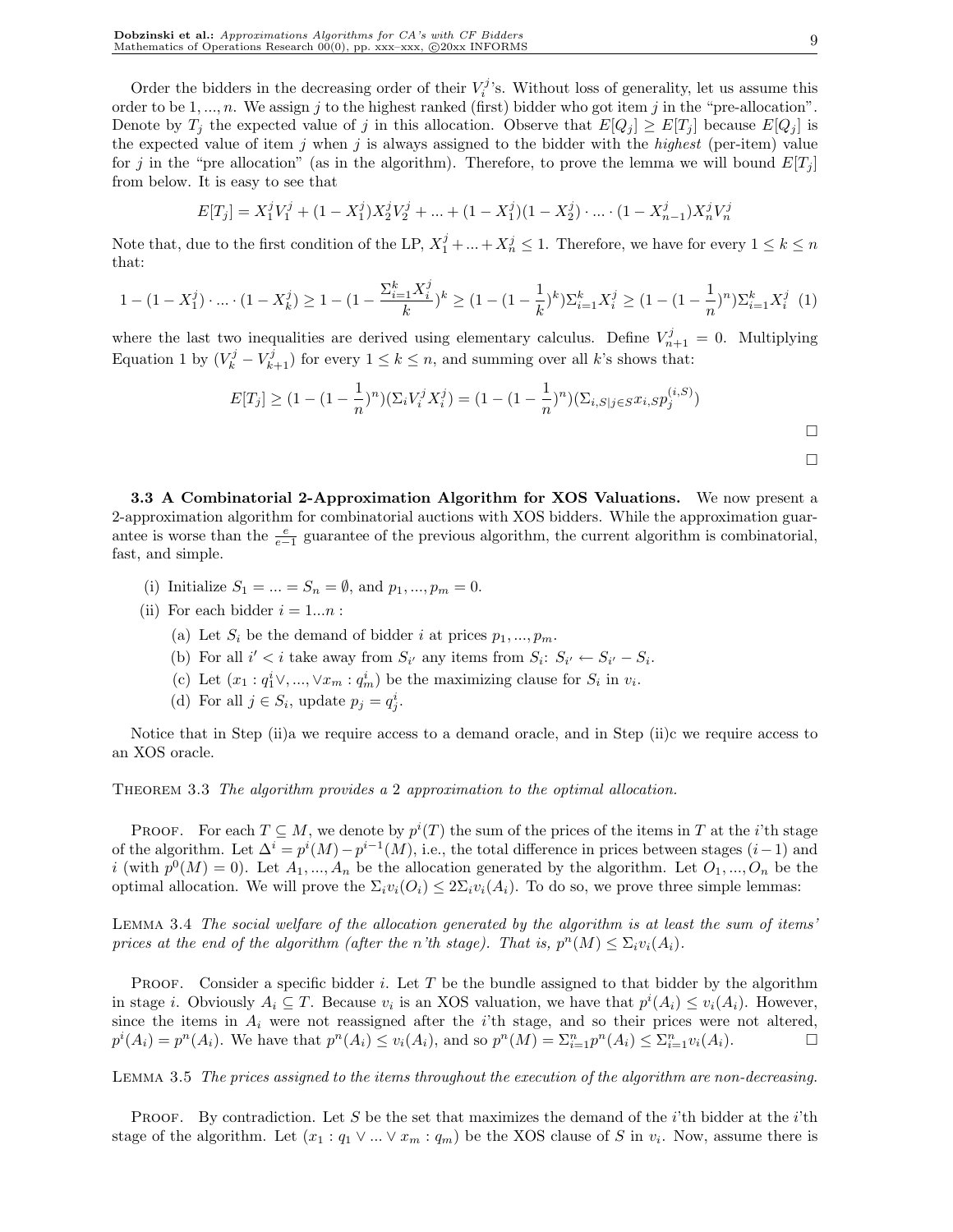an item  $j \in S$  for which  $q_j < p_j^i$ ,  $v_i$  is an XOS valuation and so we have that  $\Sigma_{t \in (S-\{j\})} q_t \leq v_i(S-\{j\})$ and  $\Sigma_{r \in S} q_r = v_i(S)$ . Hence:

$$
v_i(S) - \sum_{r \in S} p_r^i = \sum_{r \in S} q_r - \sum_{r \in S} p_r^i = (q_j - p_j^i) + (\sum_{t \in (S - \{j\})} q_t - \sum_{t \in (S - \{j\})} p_t^i) <
$$
  

$$
(\sum_{t \in (S - \{j\})} q_t - \sum_{t \in (S - \{j\})} p_t^i) < v_i(S - \{j\}) - \sum_{t \in (S - \{j\})} p_t^i
$$

and this is a contradiction to the definition of S.  $\Box$ 

Lemma 3.6 The social welfare of the optimal allocation is at most twice the sum of items' prices at the end of the algorithm. That is,  $\Sigma_i v_i(O_i) \leq 2p^n(M)$ .

PROOF. Recall that  $\Delta^i$  represents the "demand" of player i at prices  $p^{i-1}$ . Hence, for each i,  $1 \leq i \leq n$ ,  $\Delta^{i} = \max_{T \subseteq M} (v_i(T) - p^{i-1}(T))$  (otherwise, i would have chosen a different bundle of items). We have:

$$
v_i(O_i) - p^{i-1}(O_i) \le \Delta^i.
$$

since the prices do not decrease throughout the algorithm, the following inequality holds:

$$
v_i(O_i) - p^n(O_i) \leq \Delta^i.
$$

by summing up on both sides of the equation we get:

$$
\sum_{i=1}^{n} v_i(O_i) - \sum_i p^n(O_i) \le \sum_i \Delta^i
$$
  

$$
\sum_i v_i(O_i) - p^n(M) \le p^n(M)
$$
  

$$
\sum_i v_i(O_i) \le 2p^n(M)
$$

Putting the lemmas together we have that

$$
\Sigma_i v_i(O_i) \le 2p^n(M) \le 2\Sigma_i v_i(A_i)
$$

The following example shows that the algorithm cannot achieve an approximation ratio better than 2: consider a combinatorial auction with two goods,  $a$  and  $b$ , and two bidders. The first bidder's valuation is  $v_1({a}) = v_1({b}) = v_1({a \cup b}) = 1$ . The valuation of the second bidder is  $v_2({a}) = 0$ ,  $v_2({b}) = 1$ .  $v_2({a \cup b}) = 1$ . A welfare of 2 can be achieved by allocating a to the first bidder, and b to the second bidder. However, the first bidder might wish to get b at the first stage, and the optimal social welfare achieved is only 1. Hence, the approximation ratio achieved by the algorithm is not better than 2.

## 4. Lower Bounds

## 4.1 A Lower Bound for Complement-Free Valuations.

THEOREM 4.1 For every constant  $\epsilon > 0$ , any  $(2-\epsilon)$ -approximation algorithm for a combinatorial auction with bidders that have CF valuations, requires an exponential amount of communication.

**PROOF.** Nisan [15] considers the following combinatorial auction: each bidder i has a set  $T_i$  of bundles that he is potentially interested in. We also have that all the  $T_i$ 's have the same size, t. A specific instance of this combinatorial auction is determined by specifying a set  $I_i$  for each bidder  $i, I_i \subseteq T_i$ , which denotes the bundles our bidder is interested in. The valuation of each bidder i is the following:  $v_i(S) = 1$  if there exists some  $R \in I_i$  such that  $R \subseteq S$ , and 0 otherwise. Nisan shows that distinguishing between the case where there is  $(1)$  an allocation that assigns each bidder i a (superset of a) set he is interested in from  $I_i$  (and so the optimal welfare is n), and between (2) only one bidder is assigned a superset of a bundle from  $I_i$  he is interested in (and so the optimal welfare is 1), requires t bits of communication, for t that is exponential in n and m (for  $n < m^{\frac{1}{2}-\epsilon}$ ), for any constant  $\epsilon > 0$ . This shows in particular that every approximation algorithm that provides an approximation ratio better than  $n$  for combinatorial auctions with general valuations requires exponential communication.

Let us now reduce this combinatorial auction to make the valuations complement free. Define new complement-free valuations as follows:  $v_i'(S) = v_i(S) + 1$ , for  $S \neq \emptyset$ . These new valuations are indeed

 $\Box$ 

¤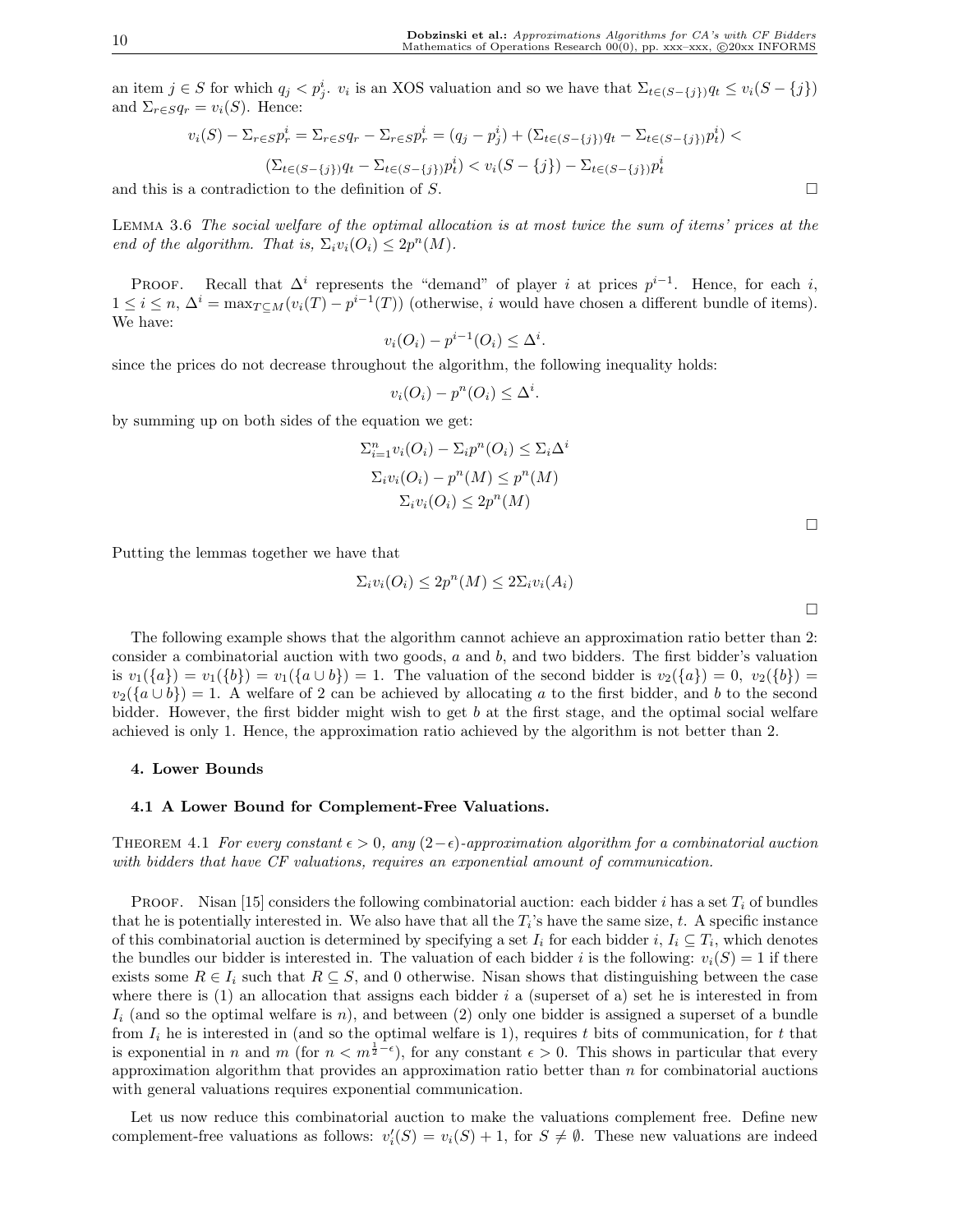complement free, since the value of each non-empty bundle is at least 1, and no bundle has a value larger than 2.

Consider an instance with valuations  $v_1, \ldots, v_n$ . We can see that distinguishing between the following cases requires exponential communication: the optimal social welfare is  $n + 1$ , and the optimal social welfare is  $2n$  (since distinguishing between these cases is equivalent to distinguishing between the corresponding cases in the auction presented in [15]). Hence, we have proved that for every  $n \geq 2$  achieving  $\frac{2n}{n+1}$ -approximation requires exponential communication, as needed.  $\square$ 

4.2 Lower Bounds for XOS Valuations. We prove two lower bounds: one in the bidding language model (an NP-hardness result), and one communication lower bound.

Theorem 4.2 It is NP-hard to approximate the optimal allocation among valuations given in the XOS language to within any factor better than  $e/(e-1)$ , for  $n, m \to \infty$ .

PROOF. We will show a polynomial-time reduction from MAX-k-COVER. MAX-k-Cover is defined as follows: Given  $m$  items, and a collection of subsets of these items, the objective is to maximize the number of items which can be covered by  $k$  subsets. Feige  $[8]$  proved that it is NP-hard to approximate this problem within a better factor than  $\frac{e}{e-1}$ .

This problem can be converted into a combinatorial auction with XOS valuations: given an instance of MAX-k-COVER, we create an auction with  $k$  bidders and  $m$  goods. All bidders will have the same XOS valuation: a clause for each subset in the MAX-k-COVER problem where the value of every item in the clause is 1.

Observe that every choice of  $k$  subsets in the MAX-k-COVER corresponds to an allocation in the combinatorial auction with the same value, by assigning all items in set  $i$  to bidder  $i$  (and avoid assigning one item to more then one bidder). In the other direction, every allocation corresponds to a choice of k sets in MAX-k-COVER with at least the social welfare value: choose  $k$  subsets, so that subset i contains the items in the clause maximizing bidder i's gain. Hence, we are guaranteed that the number of items covered is no less than the social welfare. The theorem follows.  $\Box$ 

Next we prove an unconditional communication lower bound. The proof is based on reduction from the *approximate-disjointness problem* using a probabilistic construction. The reduction relies on a combinatorial structure that guarantees the required gap between the optimal solution and all other solutions. We first define this structure, and then prove its existence via the probabilistic method.

Theorem 4.3 Every protocol for approximating combinatorial auctions with XOS bidders to a factor of  $\frac{1}{1-(1-\frac{1}{n})^n} + \epsilon$ , for every  $\epsilon > 0$ , requires exponential communication. This lower bound also applies for randomized settings.

PROOF. We will prove our lower bound by reducing from the approximate disjointness problem. In this problem, there are n players, each player i holds a string  $A^i$  which specifies a subset of  $\{1, ..., t\}$ . The goal is to distinguish between the following two extreme cases:

- $\bullet \ \cap_{i=1}^n A^i \neq \emptyset$
- for every  $i \neq j$ ,  $A^i \cap A^j = \emptyset$

Alon et al. [1] prove that the communication complexity of this problem is  $\Omega(\frac{t}{n^4})$ . This result also holds for randomized protocols with bounded 2-sided error.

We show a reduction from the approximate-disjointness problem on vectors of size  $t = e^{\frac{2m}{n}}$  to the problem of finding an optimal solution in combinatorial auctions with XOS bidders. We then prove a communication lower bound for distinguishing between the case the optimal value is  $m$  and the case it is  $m[1-(1-\frac{1}{n})^n].$ 

We will create a set  $F = \{P_s\}_{s=1,\dots,t}$ , where each  $P_s$  is a partition of M into n disjoint subsets  ${P}_{s_i}^1, ..., P_{s_i}^n$ . This set of partitions will have the following property: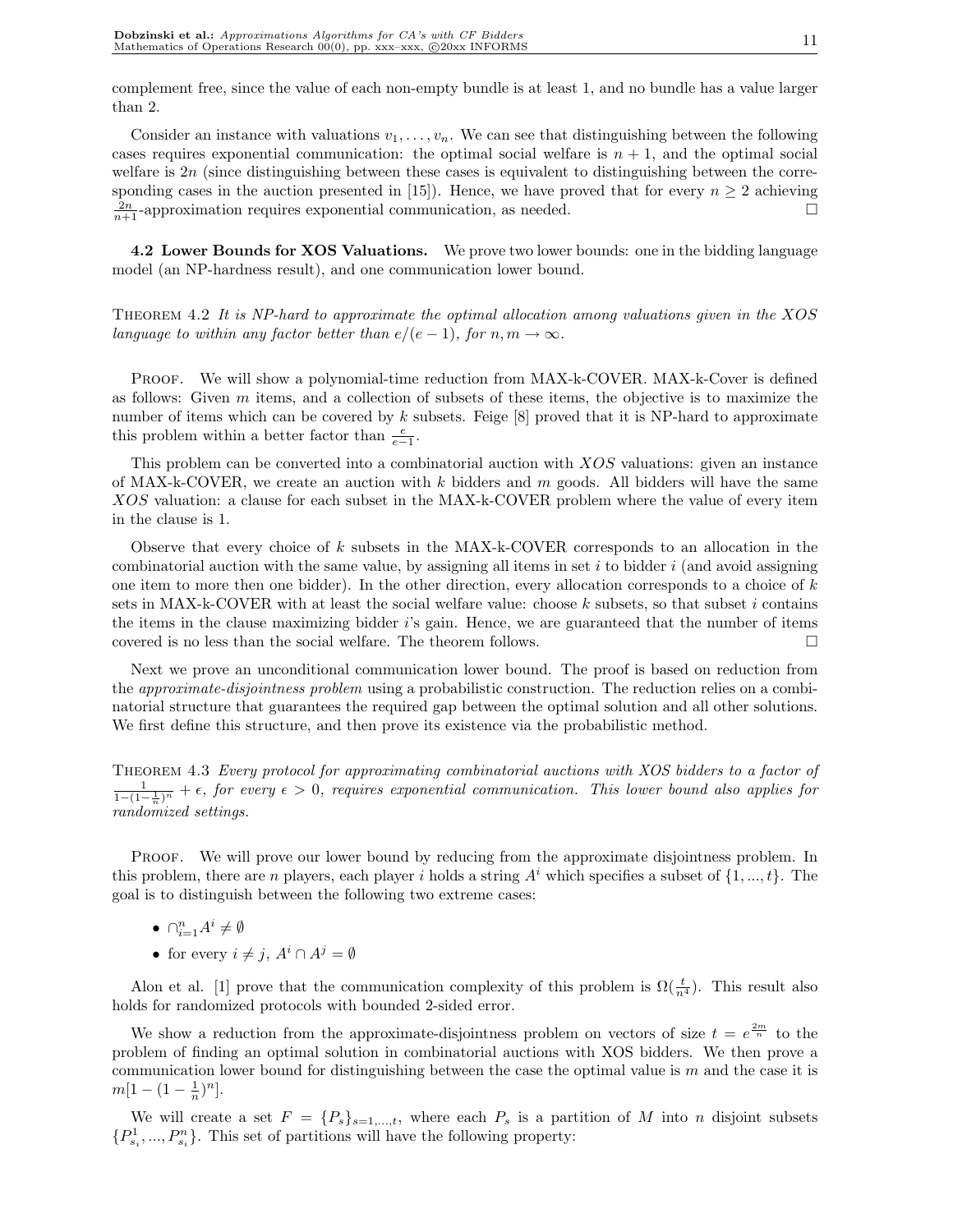DEFINITION 4.1 A set of partitions  $F = \{P_s\}_{s=1,\dots,t}$  is said to have the  $(n, \epsilon)$ -covering property if for every choice of indices  $1 \leq s_1, s_2, ... s_n \leq t$ , such that no two are equal, it holds that  $| \bigcup_{i=1}^n P_{s_i}^i | \leq$  $m[1-(1-\frac{1}{n})^n + \epsilon].$ 

LEMMA 4.1 For every  $\epsilon > 0$ , there exists a set F of partitions with the  $(n, \epsilon)$ -covering property of size  $|F| = t = e^{\frac{(1-(1-\frac{1}{n})^n)m\epsilon^2}{3n}}.$ 

**PROOF.** We use probabilistic construction to obtain such a set: each partition  $P<sub>s</sub>$  will be chosen independently at random (each element will be placed in exactly one of the  $P_s^i$  with equal probability). We will require the following version of the Chernoff bounds:

LEMMA 4.2 Let  $X_1, ..., X_m$  be independent random variables that take values in  $\{0, 1\}$ , such that for all i,  $Pr[X_i = 1] = p$  for some p. Then, the following holds, for  $0 \le \epsilon \le 1$ :

$$
\Pr[\Sigma_i X_i > (1 + \epsilon) p m] \le e^{-\frac{p m \epsilon^2}{3}}
$$

Fix indices:  $1 \leq s_1, s_2, ..., s_n \leq t$ , such that no two are equal. For every  $j \in M$  let  $Y_j$  be the random variable that receives a value of 1 if  $j \in \bigcup_{i=1}^n P_{s_i}^i$  and 0 otherwise. Observe that  $E[Y_j] = 1 - (1 - \frac{1}{n})^n$ .

Using the last claim, we have that for any  $0 < \epsilon < 1$ :

$$
\Pr[|\bigcup_{i=1}^{n} P_{s_i}^i| > (1+\epsilon)m[1-(1-\frac{1}{n})^n]] =
$$
\n
$$
\Pr[\Sigma_j Y_j > (1+\epsilon)m[1-(1-\frac{1}{n})^n]] \leq e^{-\frac{(1-(1-\frac{1}{n})^n)m\epsilon^2}{3}}
$$

Since there are at most  $t^n$  choices of such indices we have that as long as  $t^n < e^{\frac{(1-(1-\frac{1}{n})^n)m\epsilon^2}{3}}$  such a set of partitions exists.  $\Box$ 

We are now left with describing the reduction. Assume an instance of the approximate-disjointness problem on vectors of size  $t = e^{\frac{(1-(1-\frac{1}{n})^n)m\epsilon^2}{3n}}$ , in which player *i* receives the string  $A^i \subseteq \{1, ..., t\}$ . We reduce it into a combinatorial auction with  $n$  bidders, each with XOS valuation, in the following manner:

Let  $M = \{1, ..., m\}$ . Player i will construct the collection  $B^i = \{P_s^i | s \in A^i\}$ . Bidder i's valuation will consist of  $|B^i|$  clauses:  $\otimes_{T \in B^i} (\vee_{t \in T} t = 1)$ . In words, each clause corresponds to a set the player is interested in, and this clause gives a value of 1 to an item if it belongs to the wanted set, and 0 otherwise.

Observe that if there exists  $s \in \bigcap A^i$ , then there is an allocation in which all items are allocated, and the value of the bundle each player gets is simply the number of items he gets. Thus, the value of this allocation is m. On the other hand, if for every  $i \neq j$ ,  $A^i \cap A^j = \emptyset$  then the value of the optimal solution is at most  $(1+\epsilon)m[1-(1-\frac{1}{n})^n]$ . The second observation is since the sets have the  $(n, \epsilon)$ -covering property, so the players get together a value of at most  $((1 + \epsilon)m[1 - (1 - \frac{1}{n})^n])m$  from the allocated items.

Since the communication complexity of the approximate-disjointness problem is  $\Omega(\frac{t}{n^4})$ , in our case it is  $\Omega(e^{\frac{(1-(1-\frac{1}{n})^n)m\epsilon^2\ln n}{3n}})$ . In particular, as long as  $m^{1-\epsilon} > n$ , and for any constant  $0 < \epsilon < 1$ , the communication complexity is exponential. This concludes the proof of the theorem.  $\Box$ 

#### 5. Truthful Approximations using Value Queries.

5.1 VCG and Maximal in Range Algorithms. Arguably the main positive result of mechanism design is the VCG payment scheme. Let us describe this payment scheme when applied to combinatorial auctions. First, find the optimal solution  $(O_1, ..., O_n)$ , and allocate accordingly. Then, pay each bidder the sum of the utilities of the rest of the bidders. That is, bidder i receives a payment of  $\Sigma_{k\neq i}v_k(O_k)$ . Let us examine the total utility of bidder i:  $v_i(O_i) + \sum_{k\neq i} v_k(O_k)$  (the value he gains from the bundle he got plus his payment). Hence, the total utility of each bidder is equal to the value of the allocation. Observe that the allocation that maximizes the utility of the bidders is the optimal one. Bidding untruthfully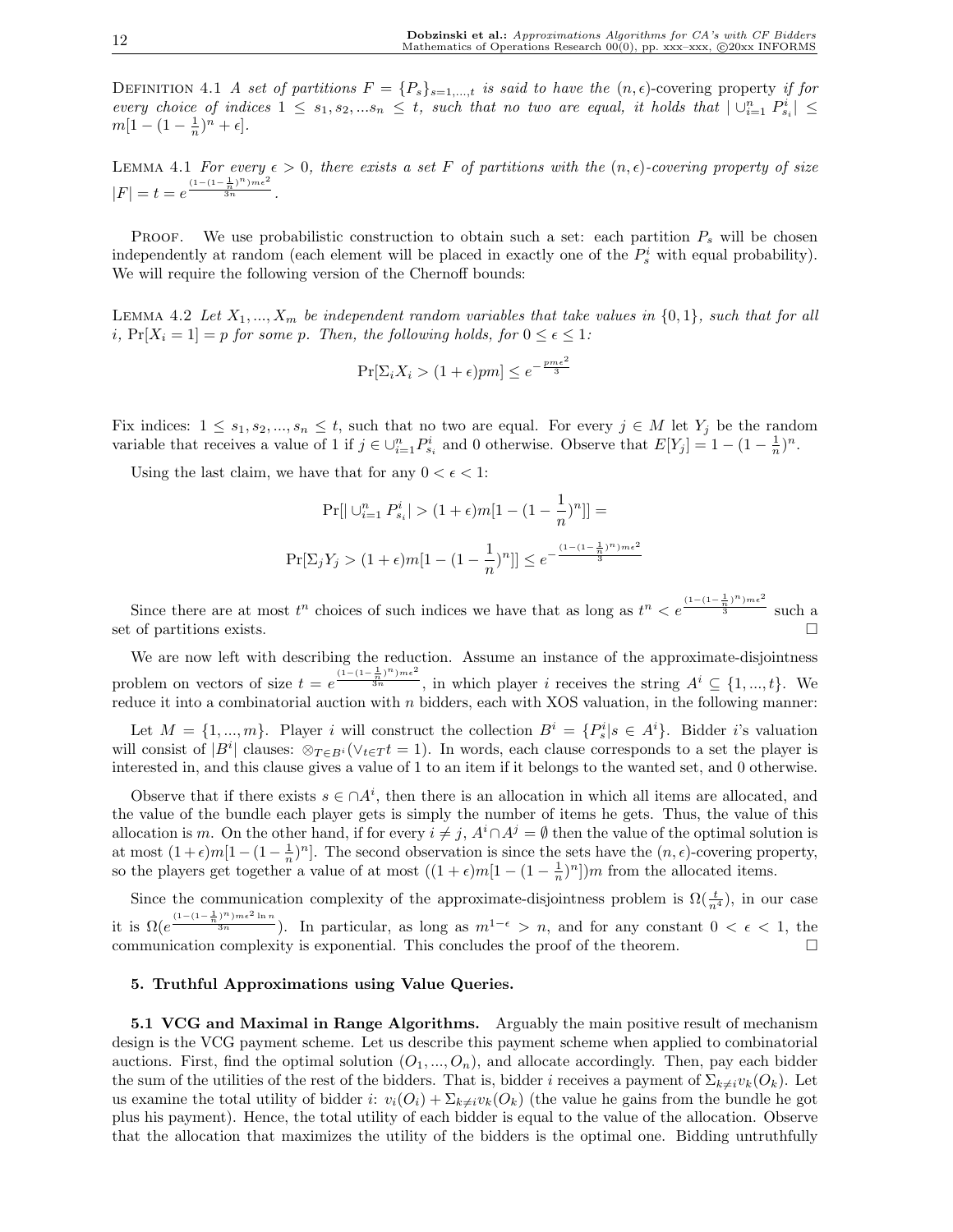can only result in changing the allocation to a suboptimal one, hence decreasing the utility of the bidder. Thus bidding truthfully is the best action for each bidder<sup>2</sup>. See [17] for a more formal discussion.

The obvious drawback of using the VCG mechanism is that it requires us to find the optimal solution. In many settings finding the optimal solution is not computationally feasible, and this is true in particular in the settings considered in this paper. In general, obtaining an approximate solution using an approximation algorithm and using the VCG payment scheme (paying each bidder the sum of the utilities of the rest of the bidders) does not result in a truthful mechanism. In fact, Nisan and Ronen [18] show that an approximation algorithm becomes truthful using the VCG payment scheme if and only if the underlying algorithm, is essentially maximal in range.

An algorithm is *maximal in range* if it limits the range of possible allocations to a smaller set, and finds the optimal allocation within this restricted range. Incentive compatibility immediately follows using the same argumentation as before since we find the optimal allocation in the restricted range. The main challenge in the design of these algorithms is therefore to identify a subset of the range in which complete optimization is computationally feasible, and then showing that the optimal solution within the restricted set of solutions always provides the required approximation ratio.

5.2 The Algorithm. We present a maximal in range algorithm for combinatorial auctions with complement-free bidders. This algorithm makes use of value queries only. The approximation ratio of  $\mathbb{R}^3$ . this algorithm is  $O(\sqrt{m})$ . In contrast, Dobzinski and Schapira [7] and Blumrosen and Nisan [2] showed that for general valuations there is a lower bound of  $O(\frac{m}{\log m})$  for the value oracles model.

- (i) Query each bidder i for  $v_i(M)$ , and for  $v_i({j})$ , for each item j.
- (ii) Construct a bipartite graph by defining a vertex  $a_j$  for each item j, and a vertex  $b_i$  for each bidder *i*. Let the set of edges be  $E = \bigcup_{i \in N, j \in M}(a_i, b_i)$ . Define the cost of each edge  $(a_i, b_i)$  to be  $v_i({j})$ . Compute the maximum weighted matching |P| in the graph.
- (iii) If the valuation of the bidder i that maximizes  $v_i(M)$  is higher than the value of  $|P|$ , allocate all items to i. Otherwise, for each edge  $(a_j, b_i) \in P$  allocate the j'th item to the i'th bidder.

THEOREM 5.1 If all the valuations are complement free, the algorithm provides an  $O(\sqrt{m})$ -approximation to the optimal allocation in polynomial time, and is incentive compatible.

**PROOF.** Observe that the algorithm's running time is polynomial in n and  $m$ , since maximal weighted matching in bipartite graphs can be solved in polynomial time (in  $m$  and  $n$ ).

The algorithm is clearly a maximal-in-range algorithm, and thus incentive compatibility is guaranteed by the use of the VCG payment scheme. Let us now prove that the algorithm provides the desired approximation ratio. Let  $OPT = \{T_1, ..., T_k, Q_1, ..., Q_l\}$  be the optimal allocation in the original auction, approximation ratio. Let  $\overline{OPI} = \{1_1, ..., 1_k, Q_1, ..., Q_l\}$  be the optimal anotation in the original auction,<br>where for each  $1 \leq i \leq k$ ,  $|T_i| < \sqrt{m}$ , and for each  $1 \leq i \leq l$ ,  $|Q_i| \geq \sqrt{m}$ . Let  $|OPT| = \sum_{i=1}^{l} v_i(Q_i)$  +  $\Sigma_{i=1}^k v_i(T_i)$ .

The first case we consider is when  $\Sigma_{i=1}^l v_i(Q_i) \geq \Sigma_{i=1}^k v_i(T_i)$ . Clearly,  $\Sigma_{i=1}^l v_i(Q_i) \geq \frac{|OPT|}{2}$  $rac{PT}{2}$ . Since The first case we consider is when  $\sum_{i=1}^{i} v_i(\mathcal{Q}_i) \leq \sum_{i=1}^{i} v_i(\mathcal{I}_i)$ . Clearly,  $\sum_{i=1}^{i} v_i(\mathcal{Q}_i) \leq \frac{1}{2}$ . Since  $l \leq \sqrt{m}$  (otherwise, more than m items were allocated), for the bidder i that maximizes that  $v_i(M) \ge v_i(Q_i) \ge \frac{|OPT|}{2\sqrt{m}}$  $\frac{OPT}{2\sqrt{m}}$ . Thus, by assigning all items to bidder i we get the desired approximation ratio.

Consider the case in which  $\Sigma_{i=1}^k v_i(T_i) > \Sigma_{i=1}^l v_i(Q_i)$ . Clearly,  $\Sigma_{i=1}^k v_i(T_i) > \frac{|OPT|}{2}$ . For each i, 2  $1 \leq i \leq k$ , let  $c_i = \arg \max_{j \in T_i} v_i(\{j\})$ . Notice, that  $v_i(\{c_i\}) \geq \frac{v_i(T_i)}{|T_i|}$  $\frac{i(T_i)}{|T_i|}$  (this is due to the CF property:  $|T_i| \cdot v_i({c_i}) \geq \sum_{j \in T_i} v_i({j}) \geq v_i(T_i)$ . Since for all i's  $|T_i| < \sqrt{m}$ , we have that:  $\sum_{i=1}^k v_i(c_i) > \frac{\sum_i v_i(T_i)}{\sqrt{m}} \geq$ √  $|OPT|$  $\frac{OPT}{2\sqrt{m}}$ . By assigning  $c_i$  to bidder i we get an allocation in which every bidder gets at most one item with a social welfare of  $\Sigma_{i=1}^k v_i(\lbrace c_i \rbrace) \geq \frac{|OPT|}{2\sqrt{m}}$  $\frac{OPT}{2\sqrt{m}}$ . The second allocation, therefore, guarantees at least that social welfare. We conclude that the approximation ratio the algorithm guarantees is at least  $O(\sqrt{m})$ .

<sup>&</sup>lt;sup>2</sup>To simplify the presentation, we described a payment scheme in which the mechanism pays the bidders, while it is probably more natural to assume that the bidders pay the auctioneer for receiving items. The standard way to do that is to subtract a suitable constant from the payments. See [17] for more details.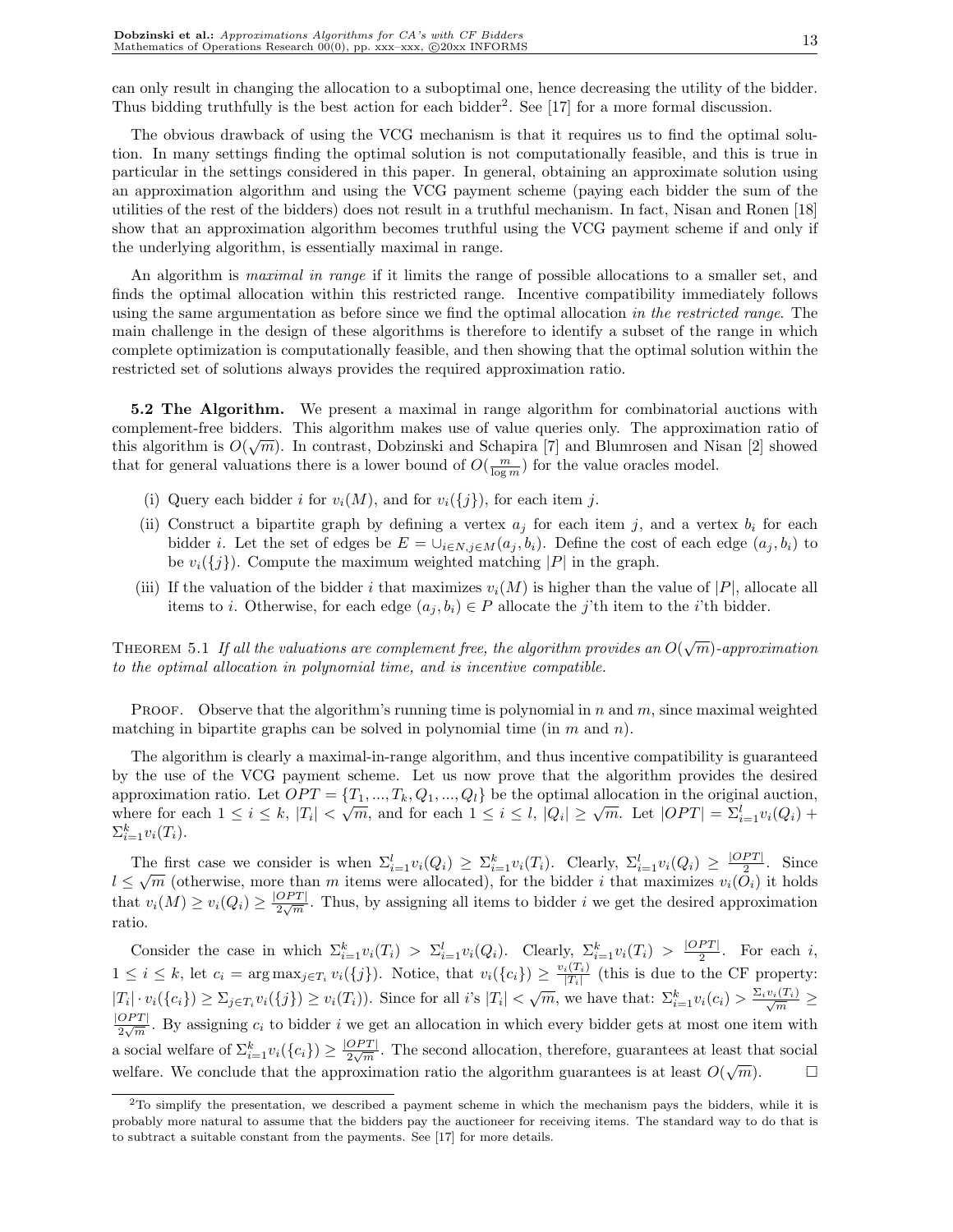6. A Lower Bound for the Value Oracles Model. The proof of the lower bound takes a *concrete* complexity approach. That is, the input is given as a black box that can only answer a specific type of queries. We only measure the number of queries an algorithm must make in order to achieve a certain approximation ratio. In particular we ignore any computational work that needs to be done. We stress that the lower bound we achieve does not depend on any unproven computational assumption.

THEOREM 6.1 Approximating a combinatorial auction with XOS bidders to a factor of  $O(m^{\frac{1}{2}-\epsilon})$ , for any constant  $\epsilon > 0$ , requires an exponential number of value queries.

PROOF. Fix a small constant  $\delta > 0$ . We shall construct a combinatorial auction with m items and  $k = \sqrt{m}$  bidders. For every S, let  $a<sub>S</sub>$  be the additive valuation that assigns a value of 1 to each item  $j \in S$ , and 0 to each item  $j \notin S$ . Let  $\bar{a}$  be the additive valuation that assigns every item  $j \in M$  a value of  $\frac{1+\delta}{m^{\frac{1}{2}-\delta}}$ . (For every bundle of items  $T \subseteq [m]$ ,  $a_S(T)$  and  $\bar{a}(T)$  denote the value of T in  $a_S$  and  $\bar{a}$ , respectively.)

Let  $v_1, ..., v_k$  be k identical valuations which are defined as follows:

$$
v_i(T) = \max(\max_{S:|S| \le (1+\delta)m^{2\delta}} \{a_S(T)\}, \bar{a}(T))
$$

Thus, each  $v_i$  is a maximum over additive valuations, and thus is an XOS valuation.

Choose, uniformly at random, a partition of the items into  $\sqrt{m}$  disjoint bundles of items  $T_1, \ldots, T_k$ such that for each  $i, |T_i| = \sqrt{m}$ . Define  $v'_1, \ldots, v'_k$  as follows:

$$
v_i'(T) = \max\{v_i(T), a_{T_i}(T)\}\
$$

Again, each  $v_i'$  is a maximum over additive valuations, and thus is an XOS valuation.

We now prove that for every player  $i$ , it takes an exponential number of value queries to distinguish between the case that i's valuation is  $v_i$  and the case that i's valuation is  $v'_i$ . Notice that the optimal welfare if the valuations are  $v_1 \ldots, v_k$  is  $\Theta(m^{\frac{1}{2}+2\delta})$ , while the optimal social-welfare if the valuations are  $v'_1 \ldots, v'_k$  is m. Hence, the fact that it requires an exponential number of value queries to distinguish between the valuation profiles  $v_1 \ldots, v_k$  and  $v'_1 \ldots, v'_k$  implies that an  $O(m^{\frac{1}{2}-2\delta})$ -approximation algorithm requires an exponential number of value queries.

Consider a specific player *i*. Fix a bundle S of at most  $m^{\frac{1}{2}+\delta}$ . It holds that  $v_i(S) = \max\{|S|, (1 +$  $\delta$ ) $m^{2\delta}$ }.  $v'_i$  might assign a value higher than  $v_i$  to S but only if

$$
|S \cap T_i| > (1+\delta)m^{2\delta}
$$

Observe that  $T_i$  is selected uniformly at random. Thus, we can use the Chernoff bounds (Claim 4.2), and claim that  $Pr[|S \cap T_i| > (1 + \delta)m^{2\delta}]$  is exponentially small.

Now, consider a bundle S of size greater than  $m^{\frac{1}{2}+\delta}$ .  $v_i$  will assign to S the value of  $(1+\delta)\frac{|S|}{1-\delta}$  $rac{|S|}{m^{\frac{1}{2}-\delta}}$ .  $v_i'$ might assign  $S$  a higher value, but only if

$$
|S \cap T_i| > (1+\delta) \frac{|S|}{m^{\frac{1}{2}-\delta}}.
$$

Again, using the fact that  $T_i$  is chosen uniformly at random we claim that that  $Pr[|S \cap T_i| > (1+\delta)\frac{|S|}{1-\delta}]$  $\frac{|S|}{m^{\frac{1}{2}-\delta}}$ is exponentially small.

We conclude that for every bundle  $S$ , only with exponentially small probability does one gather sufficient information to distinguish between the case that i's valuation is  $v_i$  and the case that it is  $v'_i$ . Hence, with constant probability it requires an exponential number of value queries to distinguish between  $v_i$  and  $v'_i$ . This concludes the proof of the theorem.

7. Acknowledgments. We thank Daniel Lehmann for comments on an earlier draft of this paper. This research is supported by a grant from the Israeli Science Foundation. The third author is supported by Supported by NSF grant 0331548.